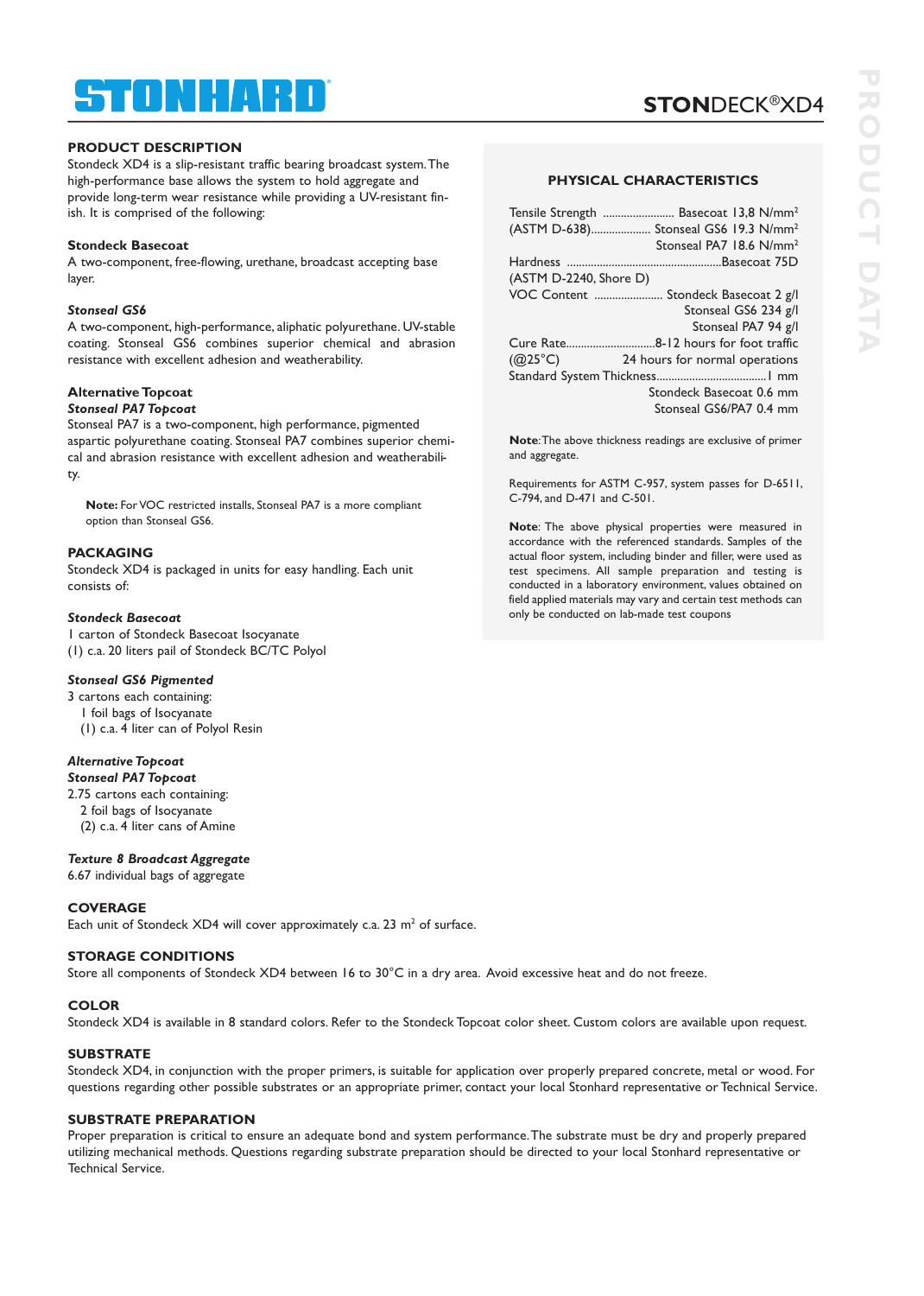### **TREATMENT OF JOINTS AND CRACKS**

All guidelines and recommendations found in both ASTM C- 1127, Standard Guide for Use of High Solids Content, Cold Liquid-Applied Elastomeric Waterproofing Membrane with an Integral Wearing Surface and ASTM C-1193, Standard Guide for use of Joint Sealants should be followed.

**Note**: Refer to Engineering Details on the Resource Center for more information.These details relate directly to ASTM C-1127.

#### *Expansion and Isolation Joints On All Deck Levels*

These joints are designed to handle significant structural movement.Typical membrane/wear surface systems are unable to bridge the amount of movement present in these joints and the system should be terminated on either side of the joint and the joint sealant system utilized to address the joint finish.

Larger joints greater than 38 mm cm typically require a mechanical joint. Contact Technical Service for specific recommendations.

#### *Hairline Cracks and Cold Seams*

Hairline cracks (less than 1.6 mm) in width and substrate cold seams are cleaned well and filled with Stonproof XT7 to a width of c.a. 76mm on either side of the crack or seam.

- Cracks and cold seams are cleaned out well to remove loose particles.
- Stonproof XT7 is mixed and applied filling the joint area with a minimum of 0,8 mm of membrane.

### **CracksWider than 1.6 mm and Control/Expansion Joints Less than 25.4 mm in width**

Wider cracks and control joints are pre-filled with a sealant to ensure the membrane layer is uniform across the crack area.

- Cracks larger than 1.6 mm are routed out and then filled with a high-performance medium-modulus non-sag polyurethane sealant ensuring the filled sealant is flush with the concrete level, but not running out onto the deck surface. Consult the Technical Service to for the proper sealant recommendation.
- Control joints are detailed with backer rod and filled with a high performance medium-modulus non-sag polyurethane sealant ensuring the filled sealant is flush with the concrete level, but not running out onto the deck surface.
- Once the sealant is cured, Stonproof XT7 is applied to a width of c.a. 76 mm on either side of the crack/joint over the primed area to a thickness of 0,8 mm.

**Note:** All control joints located on exposed upper decks must be honored utilizing an appropriate sealant.The deck membrane system must not be applied over the joints in these areas.

#### *Flashing*

Flashing utilizing Stonproof XT7 and appropriate engineering fabric will be utilized where indicated on drawings.

For further questions regarding Stonproof XT7 application, please refer to the Stonproof XT7 Product Data or contact the Technical Service team.

### **PRIMING**

For standard applications of Stondeck XD4, no primer is required.

### **MIXING**

- Proper mixing is critical for the product to exhibit the proper application properties, cure properties and ultimate physical properties.
- Mechanical mixing using a slow-speed drill and a mixing blade.
- See Stondeck XD4 Directions for further details.

### **APPLYING**

- For optimal working conditions, install Stondeck XD4 when the material and substrate temperature is between 16 to 30°C.The cure time and application properties of the material are severely affected at temperatures outside of this range.
- Material must be applied immediately after mixing.
- Apply Stondeck Basecoat with a 0,8 mm squeegee.
- Backroll the material with a nap roller.
- Wait about 15 minutes from the time the material has been squeegeed, then broadcast Texture 8 to refusal.
- Once cured, remove excess aggregate.
- Apply Stonseal PA7.
- Detailed application instructions can be found in the Stondeck XD4 Directions.

# **PRECAUTIONS**

- Use these materials only in strict accordance with the manufacturer's recommended safety procedures. Dispose of waste materials in accordance with government regulations.
- The use of NIOSH/MSHA approved respirators using an organic vapor/acid gas cartridge is mandatory.
- The selection of proper protective clothing and equipment will significantly reduce the risk of injury. Body covering apparel, safety goggles or safety glasses and impermeable gloves are required.
- In case of contact, flush area with water for 15 minutes and seek medical attention.Wash skin with soap and water.
- If material is ingested, immediately contact a physician. DO NOT INDUCE VOMITING.
- Use only with adequate ventilation. Inhalation of vapors may cause severe headaches, nausea and possibly unconsciousness.
- During prep-work of floor substrate or mixing of Stonhard product while adding aggregate, dust masks must be worn.